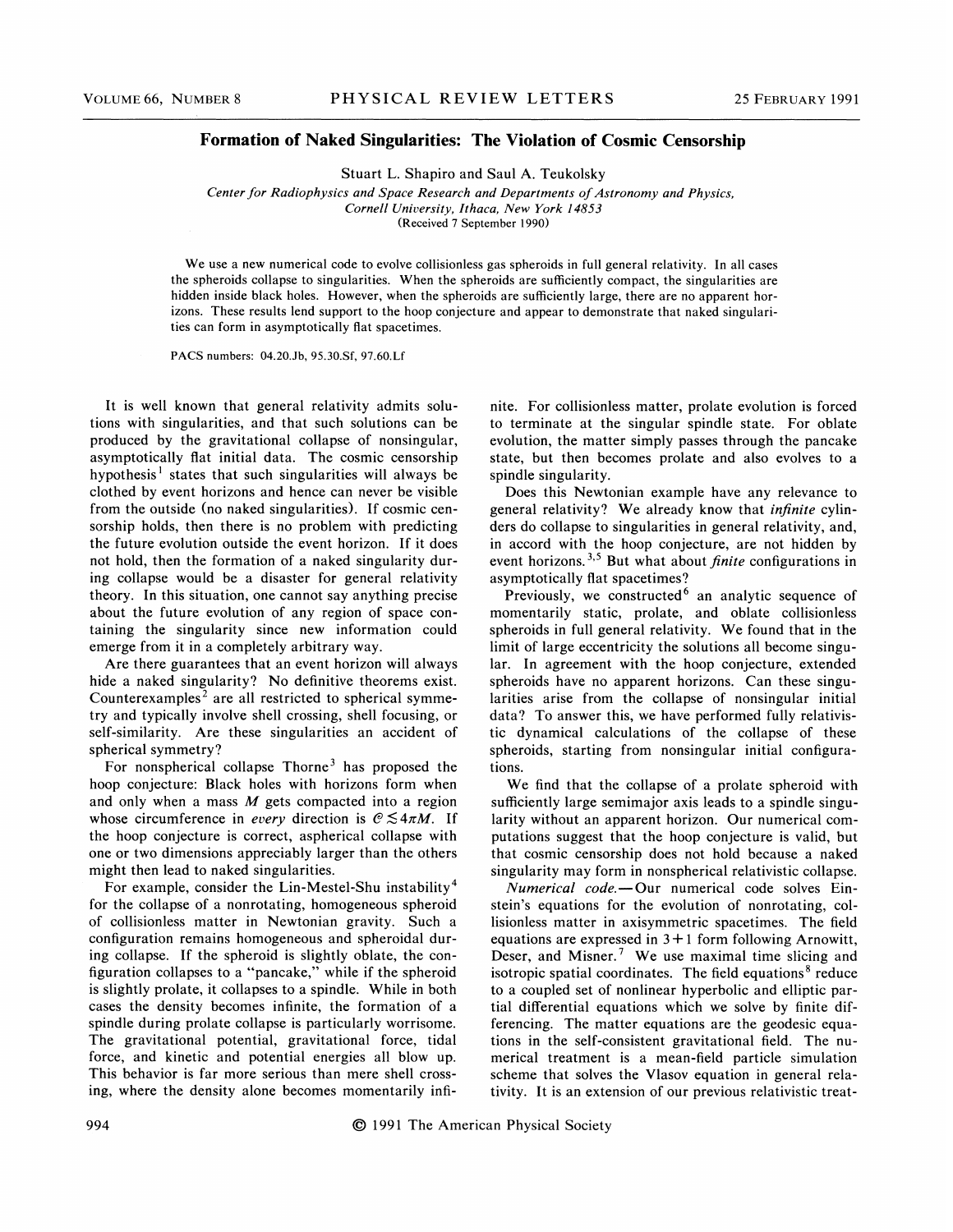ment for spherical spacetimes<sup>9</sup> and our Newtonian method <sup>10</sup> for axisymmetric configurations. The code can handle matter velocities approaching the speed of light and strong gravitational fields, including black holes. It is designed to treat cases in which the collisionless matter collapses to a singularity: Specifically, oblate collapse to flat pancakes and prolate collapse to thin spindles.

We have carried out a large battery of test-bed calculations to ensure the reliability of the code. These tests included the propagation of Iinearized analytic quadrupole waves with and without matter sources and nonlinear Brill waves in vacuum spacetimes; maintaining equilibria and identifying the onset of instability for



FIG. 1. Snapshots of the particle positions at initial and late times for prolate collapse. The positions (in units of  $M$ ) are projected onto a meridional plane. Initially the semimajor axis of the spheroid is  $2M$  and the eccentricity is 0.9. The collapse proceeds nonhomologously and terminates with the formation of a spindle singularity on the axis. However, an apparent horizon (dashed line) forms to cover the singularity. At  $t/M = 7.7$ its area is  $A/16\pi M^2$  =0.98, close to the asymptotic theoretical limit of 1. Its polar and equatorial circumferences at that time are  $\mathcal{C}_{pol}^{AH}/4\pi M = 1.03$  and  $\mathcal{C}_{eq}^{AH}/4\pi M = 0.91$ . At later times these circumferences become equal and approach the expected theoretical value 1. The minimum exterior polar circumference is shown by a dotted line when it does not coincide with the matter surface. Likewise, the minimum equatorial circumference, which is a circle, is indicated by a solid dot. Here  $C_{eq}^{min}/4\pi M = 0.59$  and  $C_{pole}^{min}/4\pi M = 0.99$ . The formation of a black hole is thus consistent with the hoop conjecture.

spherical equilibrium clusters;  $9$  reproducing Oppenheimer-Snyder collapse of homogeneous dust spheres and 'Newtonian collapse of homogeneous spheroids.<sup>4,10</sup> We constructed a number of geometric probes to diagnose the evolving spacetime. We tracked the Brill mass and outgoing radiation energy flux to monitor mass-energy conservation. To confirm the formation of a black hole, we probed the spacetime for the appearance of an apparent horizon and computed its area and shape when it was present. To measure the growth of a singularity, we computed the Riemann invariant  $I = R_{\alpha\beta\gamma\delta}R^{\alpha\beta\gamma\delta}$  at every spatial grid point. To test the hoop conjecture, we computed the minimum equatorial and polar circumferences outside the matter.

Typical simulations were performed with a spatial grid of 100 radial and 32 angular zones, and with 6000 test particles. A key feature enabling us to snuggle close to singularities was that the angular grid could fan and the radial grid could contract to follow the matter.

Collapse of collisionless spheroids.—We followed the



FIG. 2. Snapshots of the particle positions at initial and final times for prolate collapse with the same initial eccentricity as Fig. <sup>1</sup> but with initial semimajor axis equal to 10M. The collapse proceeds as in Fig. 1, and terminates with the formation of a spindle singularity on the axis at  $t/M=23$ . The minimum polar circumference is  $\mathcal{C}_{\text{pole}}^{\text{min}}/4\pi M=2.8$ . There is no apparent horizon, in agreement with the hoop conjecture. This is a good candidate for a naked singularity, which would violate the cosmic censorship hypothesis.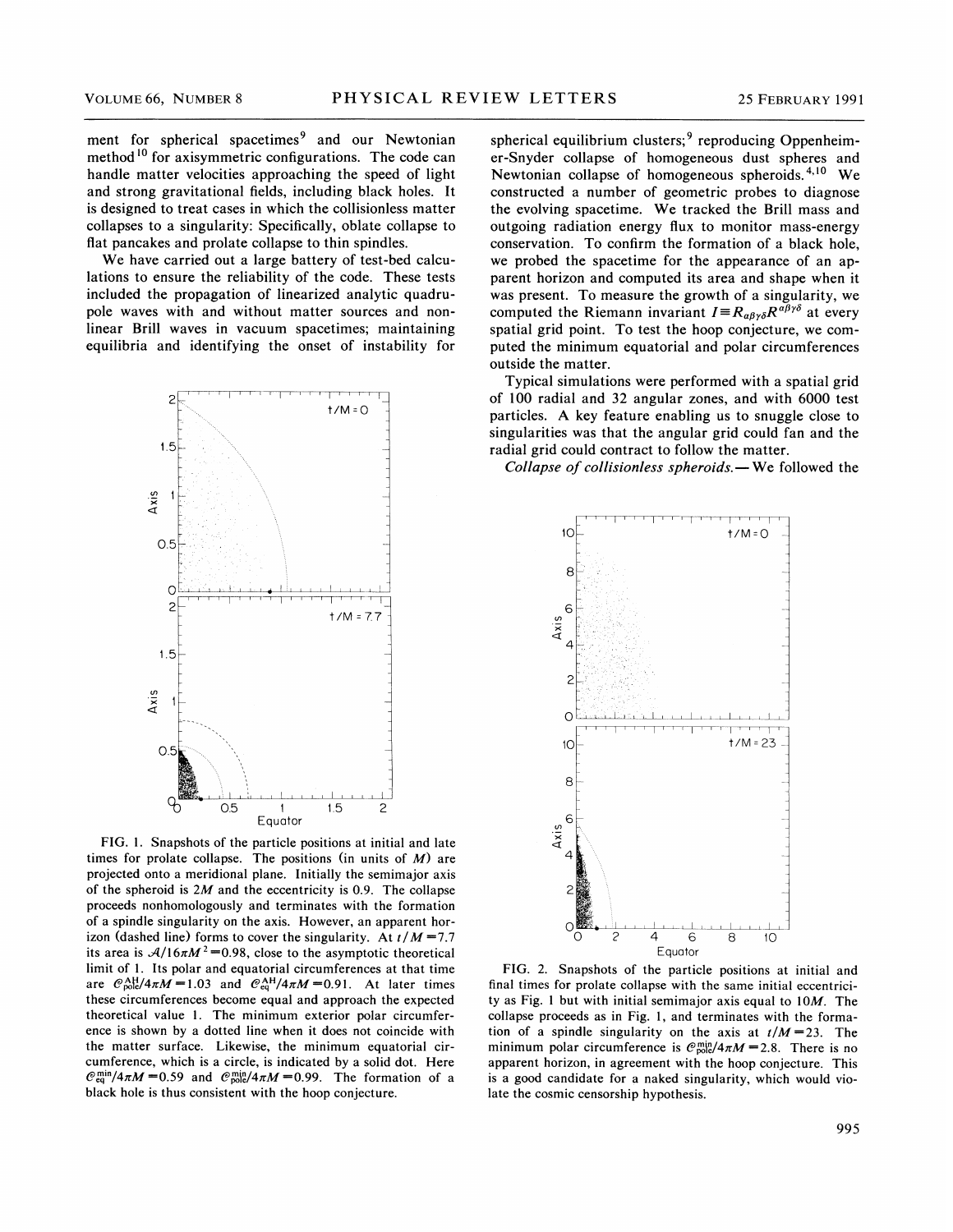collapse of nonrotating prolate and oblate spheroids of various initial sizes and eccentricities. The matter particles are instantaneously at rest at  $t=0$  and the configurations give exact solutions of the relativistic initialvalue equations.<sup>6</sup> In the Newtonian limit, these spheroids reduce to homogeneous spheroids. When they are large (size  $\gg M$  in all directions), we confirm that their evolution is Newtonian.<sup>4,1</sup>

Figure <sup>1</sup> shows the fate of a typical prolate configuration that collapses from a highly compact and relativistic initial state to a black hole. Note that in isotropic coordinates a Schwarzschild black hole on the initial time slice would have radius  $r = 0.5M$ , corresponding to a Schwarzschild radius  $r_s = 2M$ . Figure 2 depicts the outcome of prolate collapse with the same initial eccentricity but from a larger semimajor axis. Here the configuration collapses to a spindle singularity at the pole figuration collapses to a spindle singularity at the pole without the appearance of an apparent horizon.<sup>11</sup> The spindle consists of a concentration of matter near the axis at  $r \approx 5M$ . Figure 3 shows the growth of the Riemann invariant I at  $r = 6.1M$  on the axis, just outside the matter. Before the formation of the singularity, the typical size of  $I$  at any exterior radius  $r$  on the axis is  $-M^{2}/r^{6} \ll 1$ . With the formation of the spindle singularity, the value of  $I$  rises without bound in the region near the pole. The maximum value of  $I$  determined by our code is limited only by the resolution of the angular grid: The better we resolve the spindle, the larger the value of I we can attain before the singularity causes the code (and spacetime) to break down. Unlike shellcrossing singularities, where I blows up in the matter interior whenever the matter density is momentarily infinite, the singularity also extends *outside* the matter



FIG. 3. Growth of the Riemann invariant I (in units of  $M^{-4}$ ) vs time for the collapse shown in Fig. 2. The simulation was repeated with various angular grid resolutions. Each curve is labeled by the number of angular zones used. We use dots to show where the singularity has caused the code to become inaccurate.

beyond the pole at  $r = 5.8M$  (Fig. 4). In fact, the peak value of I occurs in the vacuum at  $r \approx 6.1M$ . Here the exterior tidal gravitational field is blowing up, which is not the case for shell crossing. The absence of an apparent horizon suggests that the spindle is a naked singularity.

When our simulation terminates, I along the axis falls to half its peak value at  $r \approx 4.5M$  inside the matter and  $r \approx 6.7M$  outside the matter. The singularity is not a point. Rather it is an extended region which includes the matter spindle, but grows most rapidly in the vacuum exterior above the pole. A  $t = const$  slice has a spatial metric

$$
ds^{2} = A^{2} dr^{2} + A^{2} r^{2} d\theta^{2} + B^{2} r^{2} \sin^{2} \theta d\phi^{2}
$$

In flat space  $A = B = 1$ . At the termination of the simulation these quantities have a modest maximum value  $A \approx B \approx 1.7$ , which occurs at the origin. They decrease monotonically outwards, reaching unity at large distances. However, it is their second derivatives that contribute to  $I$  and these blow up. While  $A$  and  $B$  steadily grow with time, I diverges much more rapidly. The behavior is similar to the logarithmic divergence of the metric in the analytic prolate sequence of Ref. 6. We emphasize that the above characterization of the singularity and the behavior of the metric is dependent on the time slicing and may be different for other choices of time coordinate. In principle, the spindle singularity might first occur at the center rather than the pole with a different time slicing.

The absence of an apparent horizon does not necessarily imply the absence of a global event horizon, although the converse is true. Because such singularities cause our numerical integrations to terminate, we cannot map out a spacetime arbitrarily far into the future, which would be necessary to completely rule out the formation of an event horizon. However, we do not think this is at all likely: For collapse from an initially compact state (Fig. 1), outward null geodesics turn around



FIG. 4. Profile of I in <sup>a</sup> meridional plane for the collapse shown in Fig. 2. For the case of 32 angular zones shown here, the peak value of I is  $24/M^4$  and occurs on the axis just outside the matter.